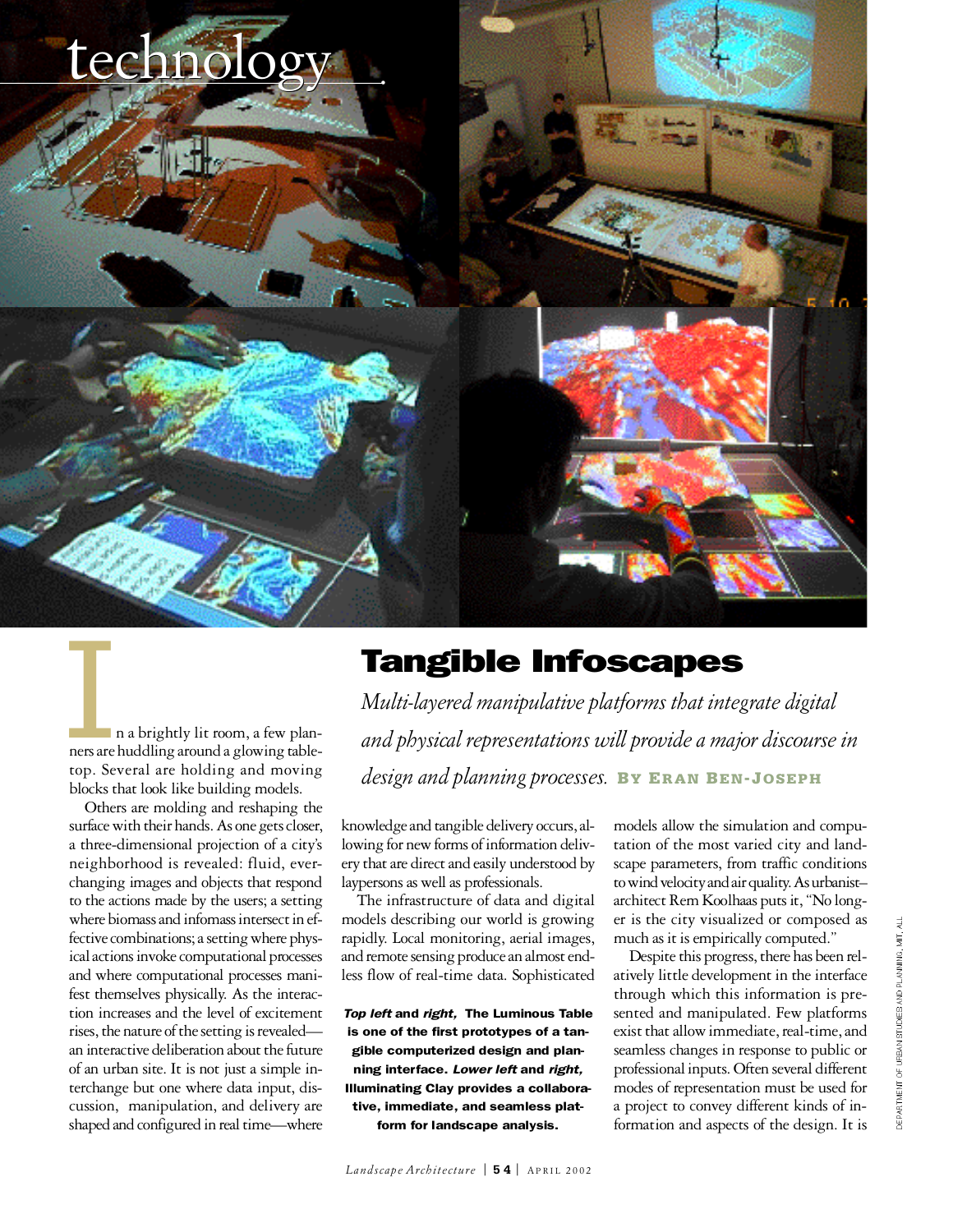### technology

this separation between various representative forms that increases the cognitive load on both the designer and the audience, who must draw relationships among dislocated pieces of information.

If our aim is to let the public become more involved in the planning and design of physical spaces, better methods and tools of urban simulation have to be developed. I deally, these tools would communicate changes that are proposed so that non– design professionals could easily understand the impact of the proposed changes. These systems could be used not only as tools for design professionals but also as an interactive application to enrich communication and learning within the design process. The integration of such envisioning tools into the decision-making process will allow for better professional judgments while incorporating various stakeholders' expectations.

Responding to the challenge, faculty and students at MIT's School of Architecture and Planning Tangible Media Group and the City Design and Development p rogram have been developing such systems. The Luminous Table, for example, is composed of projectors and cameras hanging above a table, enabling an attached computer to see the changing positions of different physical objects. The system computes a variety of features that are associated with these objects and projects them back on the table's surface, moving and changing the features as the objects are shifted or manipulated. For example, models of proposed buildings placed on the table generate projected data such as shadows, ground wind patterns, reflective glare, and view corridors. These projections are

immediately changed and updated as one moves the buildings around on the table. Because of its dynamic nature, the system can also show the movement of shadows across a site as a day progresses in winter, summer, or any time of the year; or show prevailing winds as they change by seasons, or the increase of traffic at rush hour on surrounding streets. Additionally, two or more tables at different locations may be electronically interconnected, enabling individuals to participate in the design or analysis of a three-dimensional project simultaneously over a distance as a group.



The Luminous Table integrates the currently separate activity of viewing physical models and the viewing of animation and computerized simulations. As stated by Bill Mitchell, dean of the School of Architecture and Planning at MIT, "Biomass and infomass are intersected, in some effective combination...where physical actions invoke computational processes, and where computational processes manifest themselves physically. "

Another system, Illuminating Clay, allows designers to manipulate 3-D models of landforms and objects upon which visual data is projected as the shape is formed. A 3-D laser scanner continuously scans the three-dimensional model and calculates differences in shape. As the clay surface changes its shape, data such as topography, slope, aspect, cut and fill, or travel time are calculated and projected on the surface. A perspective window screen also allows users to explore the clay model from a person's height. The result is a powerful simulation tool that provides access to a full efficacy of computational resources in a manner that is comfortable and intuitive.

### For more information

on Illuminated Clay, visit *w e b . m e d i a . m i t . e d u / ~ b e n* piper/ILLCLAY/ILLCLAY01.htm, which includes the text of a research paper, downloadable in PDF format. For more information on the Luminous Planning Table, including a slide show and movie, visit *web.mit.edu/ebj/ w w w / re s e a rc h . h t m l . h t t p : / / t a n g i b l e . m e d i a . m i t .*  $edu/projects.htm.$ 

Consider the following scenario: A civil engineer, a landscape architect, and an environmental planner stand at an ordinary table on which is placed a clay model of a site in the landscape. Their task is to plan a new research park and access roads. Using her fingers, the engineer flattens out the side of a hill in the model to represent a graded parking lot and an access road. As she does so, various colors illuminate the surface from green to yellow. The landscape architect points out that the red colors along the newly created road indicate that it exceeds the allowable slope. They try various configurations by working the clay model. As they shape the terrain, projected colors indicate the resulting impacts—blockage of drainage, erosion susceptibility, and undesirable visual exposure. Finally, as a solution is agreed upon, the landscape architect performs a scan of the model to calculate the cut and fill. When the scan is projected on the clay surface in various colors, the participants can clearly see both the location and the amount of earth to be moved or excavated.

Next they unroll onto a large table an enlarged map showing the portion of the site that will contain the entrance plaza. They

place an architectural model of one of the site's buildings onto the map. Immediately a long shadow appears, registered p recisely to the base of the model, and follows along with it as it is moved. They bring a second building model to the table and position it on the opposite side of a large fountain from the first building; it too casts an accurate shadow. "Try noontime on December 15," requests the landscape architect. The engineer places a simple clock on the map; a glowing "8:00 am" appears on the clock's face. The colleague rotates the hour hand around to 12:00 o'clock, and as "8:00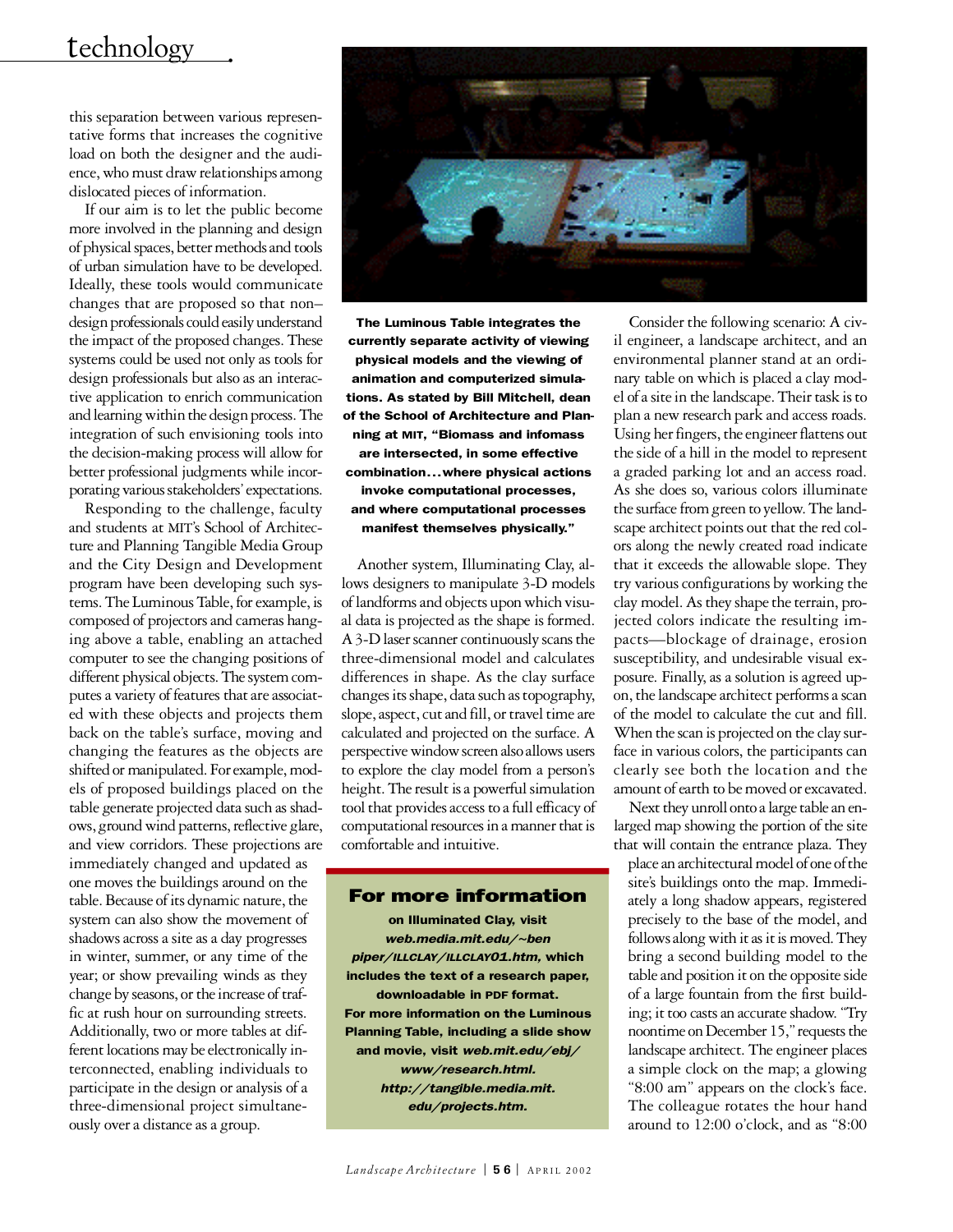## technology

am" changes to a luminous "12:00 pm," the shadows cast by the two models swing around. It is now apparent that in the winter at lunchtime the fountain is entirely shadowed by one of the buildings. They try moving the building and fountain locations, and upon doing so can immediately see the responding shadow patterns. The landscape architect positions a third building, near and at an angle to the first. They deposit a wind-generating tool on the table, orienting it toward the northeast (the prevalent wind direction for the part of the city in question). Immediately a graphical representation of the wind, flowing from southwest to northeast, is overlaid on the site; the simulation that creates the visual flow takes into account the building structures present, around which airflow is now clearly being diverted. In fact, it seems that the wind velocity between the two adjacent buildings is quite high. They verify this with a probelike tool at whose tip the instantaneous speed is shown. Indeed, between the buildings the wind speed hovers at roughly 20 miles per hour. They slightly rotate the third building and can immediately see more of the wind being diverted to its other side; the flow between the two structures subsides.

The integration of digital and tangible interfaces provided by the Luminous Table and the Illuminating Clay are unique in the presentation of urban simulation, where the activity of viewing physical models and the viewing of animation and computerized simulations are separate. Along with offering a missing link between the palpable and the digital, the promise of these systems may also be in shaping a plural planning process. Typically, during public planning reviews, suggestions and input cannot be immediately simulated and explored, often requiring repeated meetings and presentations. These tools, on the other hand, offer a seamless input/output planning and design process. Ideas, changes, and suggestions and their resulting impacts can be seen and explored in real time allowing the public to be better informed and involved **LA** 

*Eran Ben-Joseph is Hayes Career Development*

*Assistant Professor of Landscape Arc h i t e c t u re and Planning in the Department of Urban Studies and Planning at the Massachusetts Institute of Technology. He may be reached at* ebj@mit.edu.

#### PROJECT CREDITS

Project team: Hiroshi Ishii, John Underkoffler, Dan Chak, Ben Piper, Yao Wang

Tangible Media Group: Media Laboratory, 20 Ames Street, Cambridge, MA 02139; Eran Ben-Joseph, Carlo Ratti, Ken Goulding, Luke Yeung, Zahra Kanji.

#### **RE S O U R C E S**

Web sites at MIT have additional information about the technologies discussed in this article.

Tangible Media Group's site at *tangible*. *media.mit.edu* includes information on some of the projects they're working on, downloadable PDF versions of research papers, and a discussion of their vision, Tangible Bits (quoted below from the web site):

"People have developed sophisticated skills for sensing and manipulating our